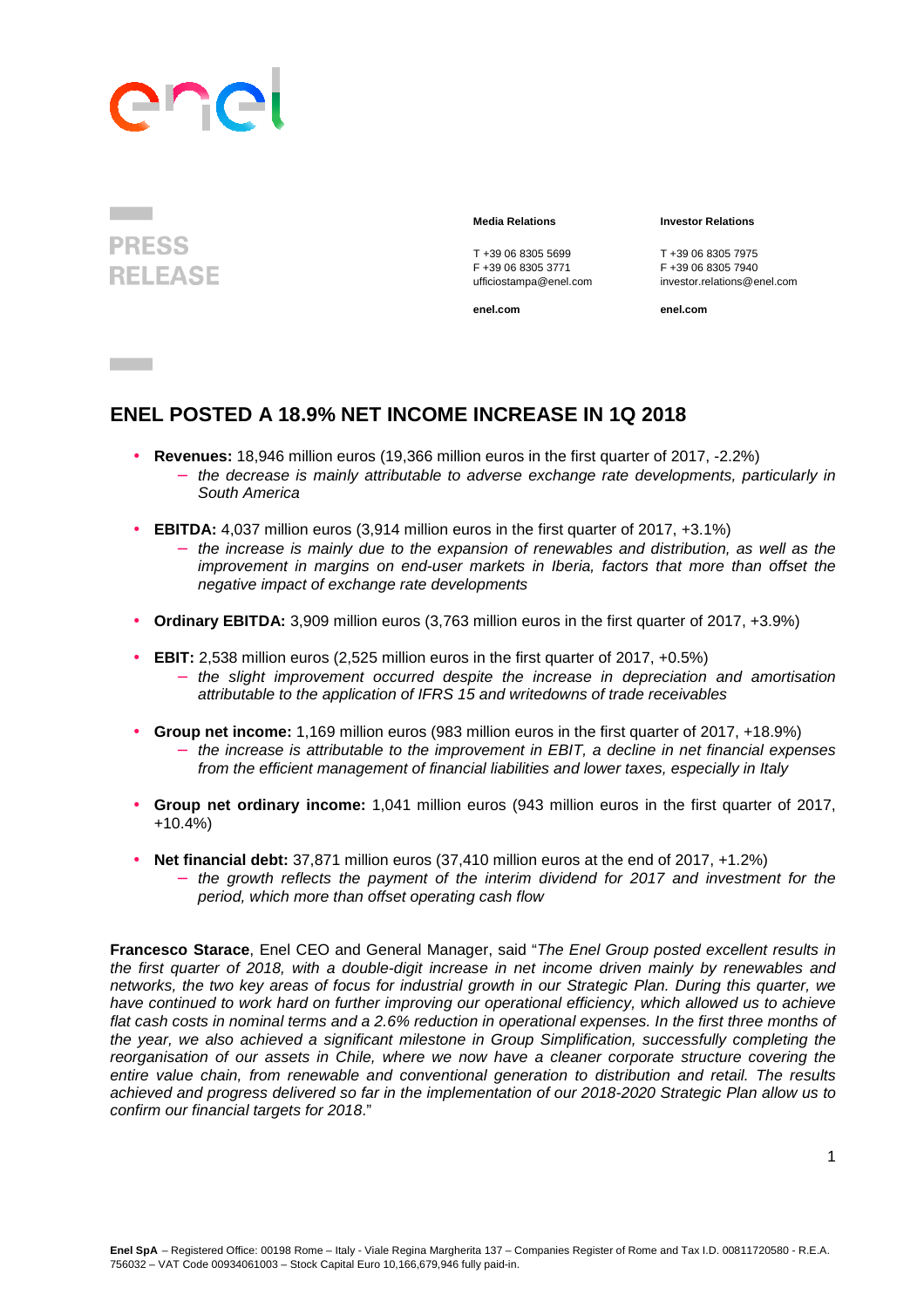

**Rome, May 9th, 2018 –** The Board of Directors of Enel S.p.A. ("Enel"), chaired by Patrizia Grieco, examined and approved the interim financial report as of March 31<sup>st</sup>, 2018.

**\*\*\*\*\*** 

#### **Consolidated financial highlights for the first quarter of 2018**

#### **REVENUES**

**Revenue (millions of euros) 1Q 2018 1Q 2017 Change** Italy 10,109 10,293 -1.8% Iberia 5,092 5,210 -2.3% South America **3,086** 3,247 -5.0% Europe and North Africa  $602$  602 642 642 -6.2% North and Central America **234** 234 177 32.2% Sub-Saharan Africa and Asia 24 21 21 21 21 21 21 Other, eliminations and offici, climinations and (201) (201) (224) (224) 10.3% **TOTAL 18,946 19,366 -2.2%**

The following table provides a breakdown of revenues by **region/country**:

- **Revenues in the first quarter of 2018** amounted to 18,946 million euros, a decrease of 420 million euros (-2.2%) on the same period of 2017, mainly reflecting the impact of adverse exchange rate developments, especially in South America.
- Revenues in **the first quarter of 2018** include, as **extraordinary items**, the 128 million euros consideration provided for in the agreement of e-distribuzione with F2i and 2i Rete Gas on the early all-inclusive settlement of the earn-out connected with the sale in 2009 of e-distribuzione's interest in Enel Rete Gas. Revenues in **the first quarter of 2017** included, as **extraordinary items**, the gain on the sale of the interest in the Chilean company Electrogas for 151 million euros.

#### **EBITDA**

The following table provides a breakdown of EBITDA by **region/country**: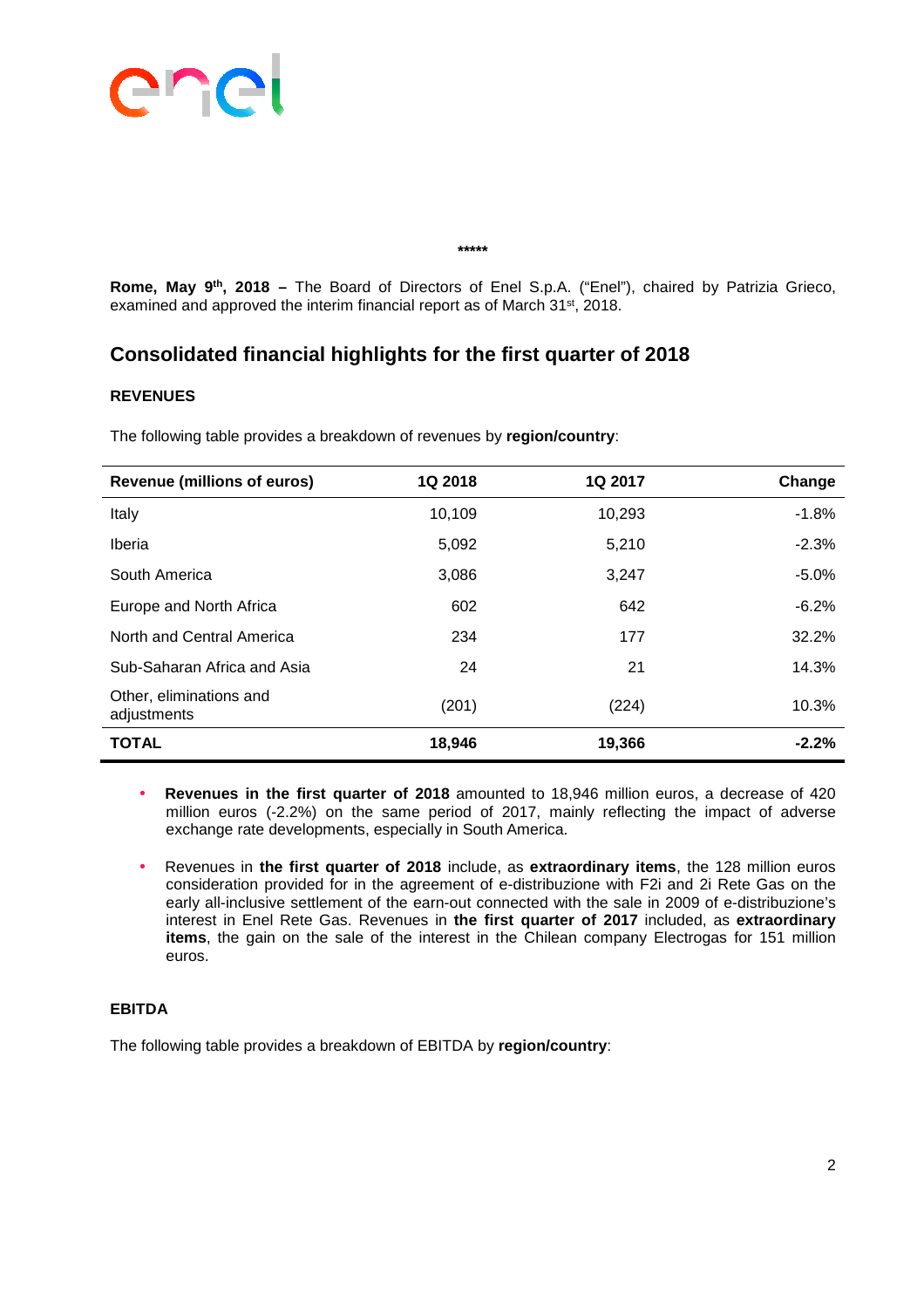## ene ľ

| <b>EBITDA (millions of euros)</b>      | 1Q 2018 | 1Q 2017 | Change   |
|----------------------------------------|---------|---------|----------|
| Italy                                  | 1,943   | 1,947   | $-0.2%$  |
| Iberia                                 | 859     | 694     | 23.8%    |
| South America                          | 1,012   | 1,087   | $-6.9%$  |
| Europe and North Africa                | 126     | 144     | $-12.5%$ |
| North and Central America              | 121     | 113     | 7.1%     |
| Sub-Saharan Africa and Asia            | 13      | 12      | 8.3%     |
| Other, eliminations and<br>adjustments | (37)    | (83)    | 55.4%    |
| <b>TOTAL</b>                           | 4,037   | 3,914   | 3.1%     |

• **EBITDA in the first quarter of 2018** amounted to 4,037 million euros, an increase of 123 million euros (+3.1%) on the same period of 2017. This positive change reflected:

- − the organic growth in renewables and distribution, especially in Brazil and Argentina;
- − the improvement in margins in end-user markets in Iberia, primarily the result of a decline in average provisioning costs for electricity and gas:
- a constant focus on reducing operating expenses;
- the impact in Italy, Spain and Romania of capitalisation of incremental customer acquisition costs ("contract costs") in application of IFRS 15 as of January 1st, 2018.

This improvement more than offset the reduction in margins in South America owing to the significant impact of adverse exchange rate developments.

#### **ORDINARY EBITDA**

The following table provides a breakdown of ordinary EBITDA by **region/country**:

| <b>Ordinary EBITDA (millions of euros)</b> | 1Q 2018 | 1Q 2017 | Change   |
|--------------------------------------------|---------|---------|----------|
| Italy                                      | 1,815   | 1.947   | $-6.8%$  |
| Iberia                                     | 859     | 694     | 23.8%    |
| South America                              | 1,012   | 936     | 8.1%     |
| Europe and North Africa                    | 126     | 144     | $-12.5%$ |
| North and Central America                  | 121     | 113     | 7.1%     |
| Sub-Saharan Africa and Asia                | 13      | 12      | 8.3%     |
| Other, eliminations and adjustments        | (37)    | (83)    | 55.4%    |
| <b>TOTAL</b>                               | 3.909   | 3,763   | 3.9%     |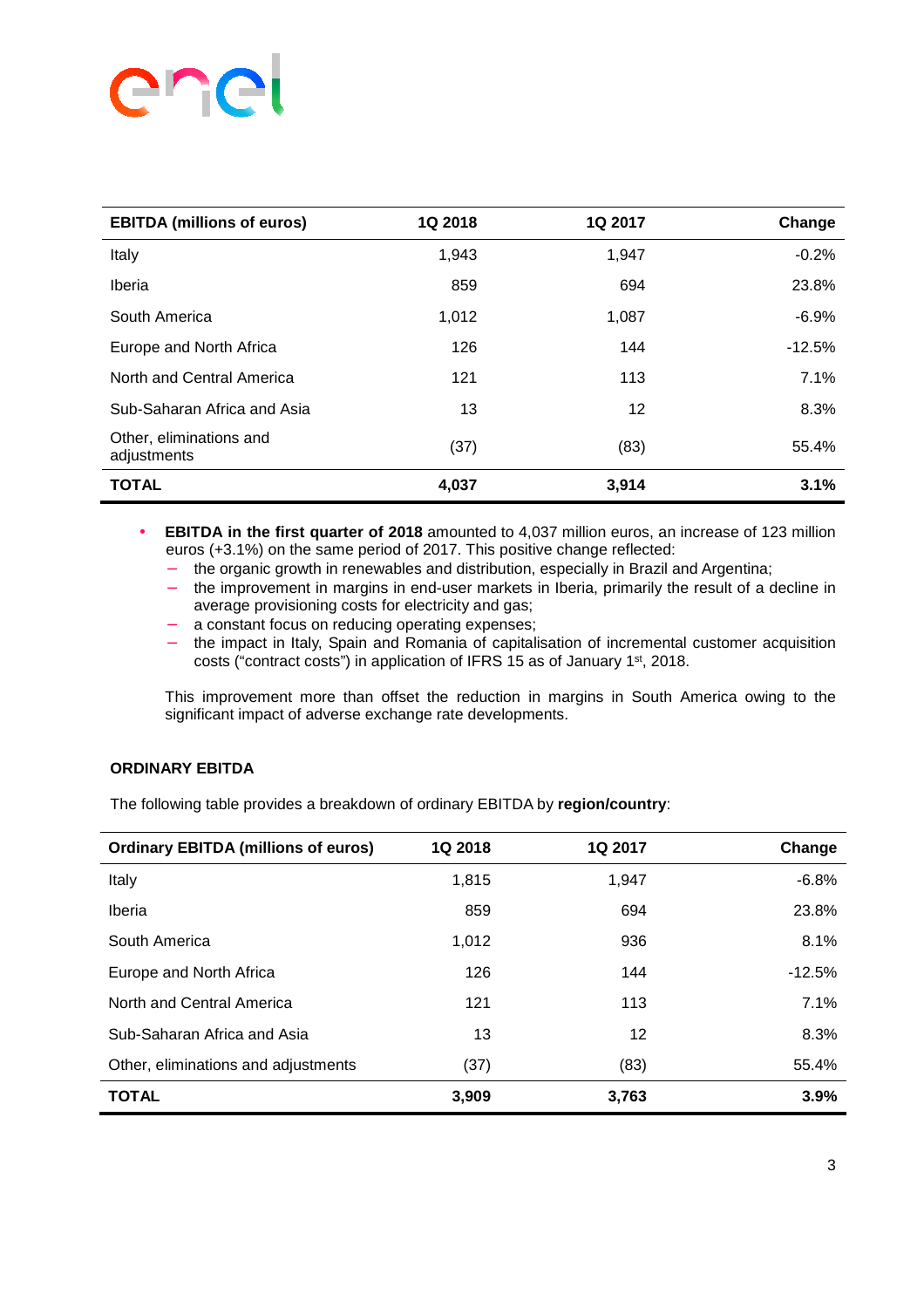

Ordinary EBITDA amounted to 3,909 million euros, an increase of 146 million euros on the first three months of 2017 (+3.9%). **Extraordinary items in the first three months of 2018 and 2017 are the same as those mentioned in the section on revenues.**

#### **EBIT**

The following table provides a breakdown of EBIT by **region/country**:

| <b>EBIT (millions of euros)</b>     | 1Q 2018 | 1Q 2017 | Change   |
|-------------------------------------|---------|---------|----------|
| Italy                               | 1,308   | 1,404   | $-6.8%$  |
| Iberia                              | 434     | 278     | 56.1%    |
| South America                       | 708     | 775     | $-8.6%$  |
| Europe and North Africa             | 73      | 91      | $-19.8%$ |
| North and Central America           | 59      | 62      | $-4.8%$  |
| Sub-Saharan Africa and Asia         | ٠       | 2       |          |
| Other, eliminations and adjustments | (44)    | (87)    | 49.4%    |
| <b>TOTAL</b>                        | 2,538   | 2,525   | 0.5%     |

**EBIT in the first quarter of 2018** amounted to 2,538 million euros. The increase of 13 million euros (+0.5%) on the same period of 2017 benefitted from EBITDA growth, despite an increase of 110 million euros in depreciation and amortisation. The latter reflected the amortisation charge (34 million euros) for the abovementioned capitalised contract costs following the application of IFRS 15 and an increase in writedowns of trade receivables.

#### **GROUP NET INCOME**

In the first quarter of 2018, Group net income amounted to **1,169 million euros**, compared with 983 million euros in the same period of the previous year, representing **an increase of 186 million euros (+18.9%)**. This increase reflected:

- the improvement in EBIT:
- − the decline in net financial expenses, in particular the reduction in interest expenses on bonds, which was mainly the result of the efficient management of financial liabilities;
- a decrease in taxes in Italy, as a result of the recognition of prepaid taxes on prior-year losses of 3SUN, made possible by the merger of that company in Enel Green Power S.p.A. as of January 1st, 2018, and the substantial tax exemption of the gain from the earn-out connected with the sale of Enel Rete Gas amounting to 128 million euros following the application of the participation exemption mechanism (PEX).

#### **GROUP NET ORDINARY INCOME**

Net of the extraordinary items mentioned in the above section on revenues, **Group net ordinary income**  for the first three months of 2018 amounted to 1,041 million euros, an increase of 98 million euros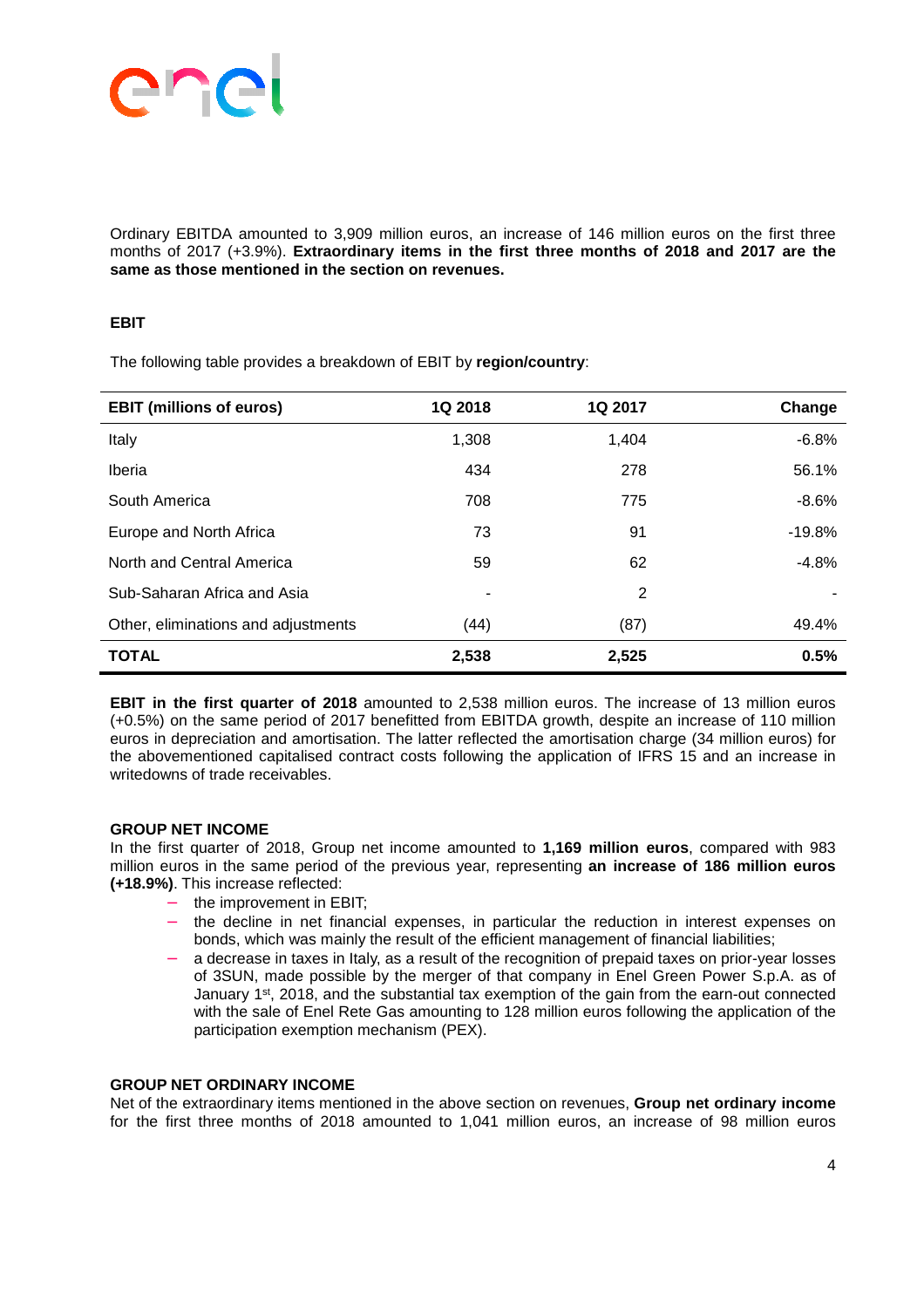

(+10.4%) on the 943 million euros posted in the same period of 2017. Extraordinary items had a negative impact (net of taxes and non-controlling interests) on the Group's net ordinary income of 128 million euros in the first quarter of 2018 and 40 million euros in the same period of 2017.

#### **FINANCIAL POSITION**

The financial position shows **net capital employed** as of March 31st, 2018 of **86,703 million euros** (89,571 million euros as of December 31st, 2017), funded by **equity** pertaining to shareholders of the Parent Company and non-controlling interests of **48,832 million euros** (52,161 million euros as of December 31st, 2017) and **net financial debt** of **37,871 million euros** (37,410 million euros as of December 31<sup>st</sup>, 2017). More specifically, the change in equity reflects the adverse impact of the first application as of January 1<sup>st</sup>, 2018, of accounting standard IFRS 15 and, to a lesser extent, IFRS 9.

Net financial debt increased by 461 million euros (+1.2%) due to the funding requirement generated by investments in the period and by the payment of the interim dividend for 2017 (0.105 euros per share for a total of 1,068 million euros), approved by the Board of Directors on November 8th, 2017. The above factors were partly offset by operating cash flow, which increased compared with the first quarter of 2017  $(+9.1\%)$ .

As of March 31st, 2018, the **debt/equity ratio** was **0.78** (0.72 as of December 31st, 2017).

#### **CAPITAL EXPENDITURE**

| <b>Capital expenditure (millions of</b><br>euros) | 1Q 2018 | 1Q 2017 | Change   |
|---------------------------------------------------|---------|---------|----------|
| Italy                                             | 408     | 314     | 29.9%    |
| Iberia                                            | 181     | 144     | 25.7%    |
| South America                                     | 321     | 566     | $-43.3%$ |
| Europe and North Africa                           | 36      | 41      | $-12.2%$ |
| North and Central America                         | 262     | 380     | $-31.1%$ |
| Sub-Saharan Africa and Asia                       | 1       | 8       | $-87.5%$ |
| Other, eliminations and<br>adjustments            | 20      | ٠       |          |
| <b>TOTAL</b>                                      | 1,229   | 1,453   | $-15.4%$ |

The following table provides a breakdown of capital expenditure by **region/country**:

• **Capital expenditure amounted to 1,229 million euros** in the first quarter of 2018, a decrease of 224 million euros on the same period of 2017 (-15.4%), essentially reflecting lower wind and solar investments in Brazil, the completion of wind and solar plants in North and Central America that were still under construction in the first quarter of 2017 and adverse exchange rate developments.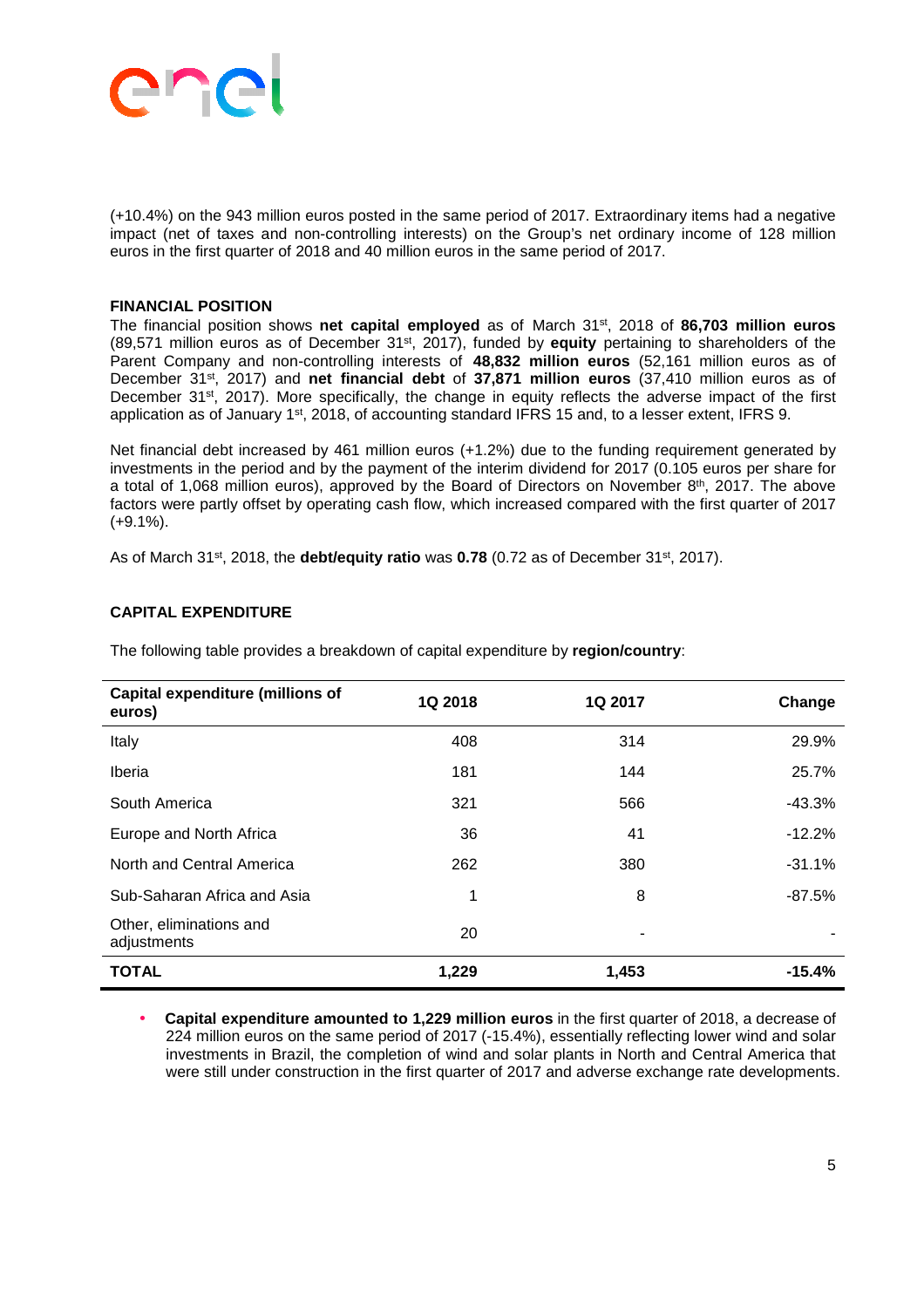## **PICT** ľ

## 1Q 2018 1Q 2017 Change **Electricity sales (TWh)**  $\overline{72.3}$   $\overline{71.3}$   $\overline{71.3}$   $\overline{1.4\%}$ **Gas sales (billions of m<sup>3</sup> a 4.1 4.2**  $-2.4\%$ **Electricity generated (TWh) 62.2** 63.3 63.3 -1.7% **Electricity distributed (TWh)** 111.9 109.9<sup>(1)</sup> 1.8% **Employees (no.)** 62,633 62,900<sup>(2)</sup> 62,900 62,900 62,900 62,900 62,900 62,900  $-0.4\%$

**\*\*\*\*\*** 

#### **OPERATIONAL HIGHLIGHTS IN THE FIRST QUARTER OF 2018**

(1) Figure recalculated following a more accurate measurement of quantities transported.

(2) As of December  $31<sup>st</sup>$ , 2017.

#### **Electricity and gas sales**

- **Electricity** sold in the first quarter of 2018 amounted to **72.3 TWh,** an increase of 1 TWh (+1.4%) on the first quarter of 2017, reflecting:
	- an increase in quantities sold in Italy (+1.2 TWh) and Romania (+0.3 TWh)
	- − a decrease in sales in South America (-0.4 TWh) and Spain (-0.2 TWh)
- **Natural gas** sold to end users amounted to **4.1 billion cubic metres**, a slight 0.1 billion cubic metre decrease on the same period of 2017.

#### **Electricity generated**

- Net electricity generated by Enel in the first quarter of 2018 amounted to **62.2 TWh**, a decrease of 1.1 TWh on the first quarter of 2017 (-1.7%), mainly attributable to a contraction in output in Italy. More specifically, this change reflected:
	- a decrease in thermal generation (-3.9 TWh);
	- an increase in renewables generation (+2.8 TWh), mainly due to the increase in installed capacity (+1.7 GW for solar, +1.2 GW for wind and +0.4 GW for hydro) as well as greater water availability.
- Enel's CO<sub>2</sub> emission-free technologies represent 49% of the Group's generation mix. This is a remarkable result, driven by the growth in renewable generation, to which solar and wind power made a significant contribution compared with the first quarter of 2017.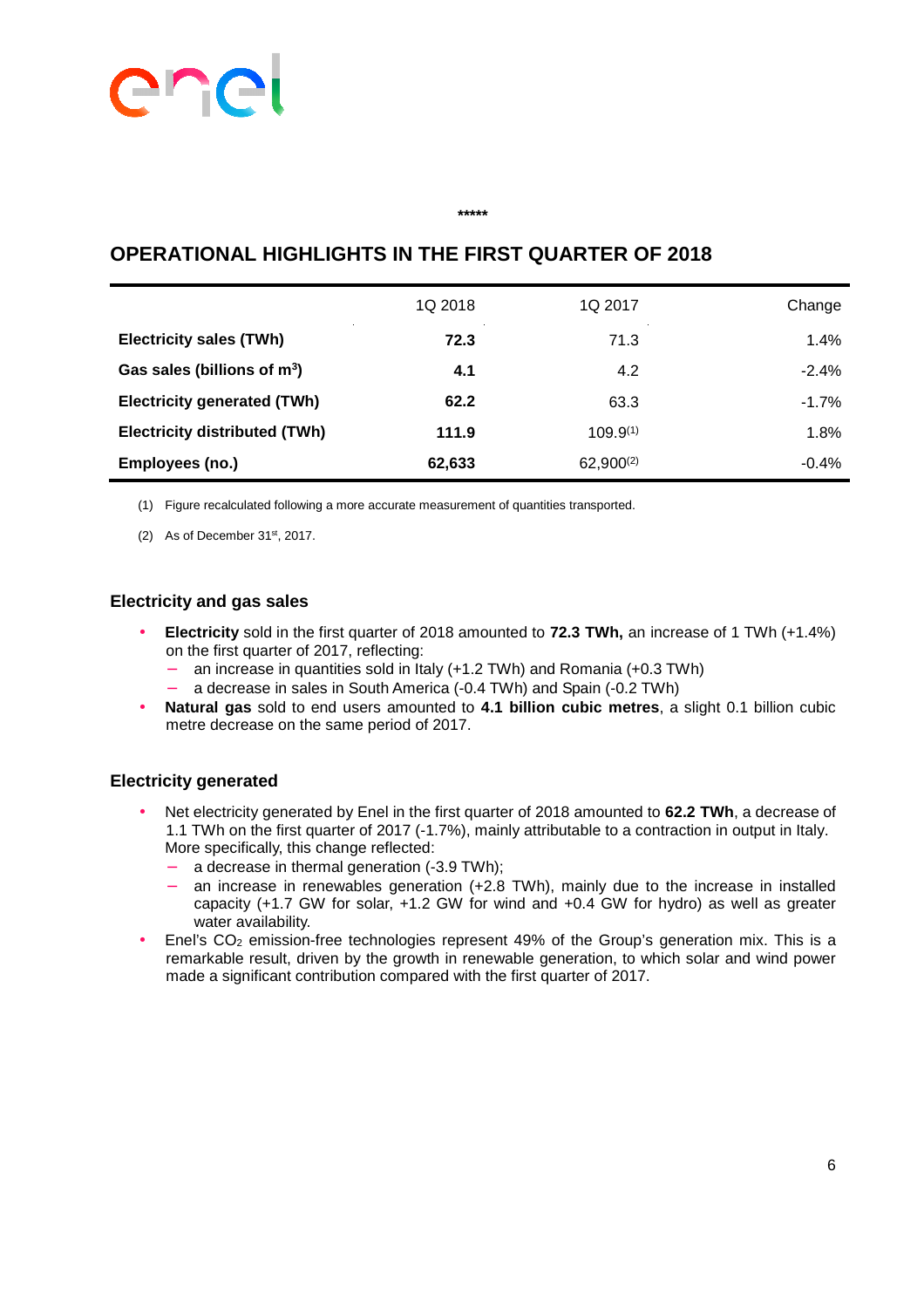

**Generation mix of Enel Group plants:** 



The Enel Group confirms its long-term objective for "**mix decarbonisation**" by 2050. It is expected that renewable energy will contribute about half of the Group's total estimated capacity of 83 GW in 2019.

The Shareholders' Meeting called for May 24<sup>th</sup>, 2018, will resolve on the adoption of the 2018 Long-Term Incentive Plan, which introduces a performance target related to emissions of grams of  $CO<sub>2</sub>$  per KWh equivalent produced by the Group's plants in 2020. The introduction of that objective is intended to strengthen the correlation between the long-term variable remuneration of top management and the 2018-2020 Strategic Plan, which promotes the implementation of a business model that is sustainable in the long term. The performance target will have a weighting of 10% and reflects the ever greater attention paid in recent years to sustainability, with a particular focus on countering climate change.

#### **Electricity distributed**

- **Electricity transported** on the Enel Group distribution network in the first quarter of 2018 amounted to 111.9 TWh of which 56.7 TWh in Italy and 55.2 TWh abroad.
- The volume of **electricity distributed in Italy** was in line with the amounts registered in the first quarter of 2017:
	- with a slight deterioration compared with electricity demand on the national grid, which increased by +1.8%. The percentage change in demand in Italy amounted to +1.9% in the North, +2.4% in the Centre, +0.9% in the Islands and +0.4% in the South. The South and the Islands are mainly served by e-distribuzione; the main other distributors operate in the Centre and North, distributing a total of about 15% of electricity volumes.
- **Electricity distributed abroad** amounted to 55.2 TWh, an increase of 2 TWh (+3.8%) on the same period of 2017, mainly in Brazil (+1.2 TWh) and Spain (+0.7 TWh).

#### **EMPLOYEES**

As of March 31<sup>st</sup>, 2018, **Enel Group employees numbered 62,633** (62,900 as of December 31<sup>st</sup>, 2017). The change in the quarter (-267) is entirely accounted for by the negative balance of new hires and terminations.

**\*\*\*\*\***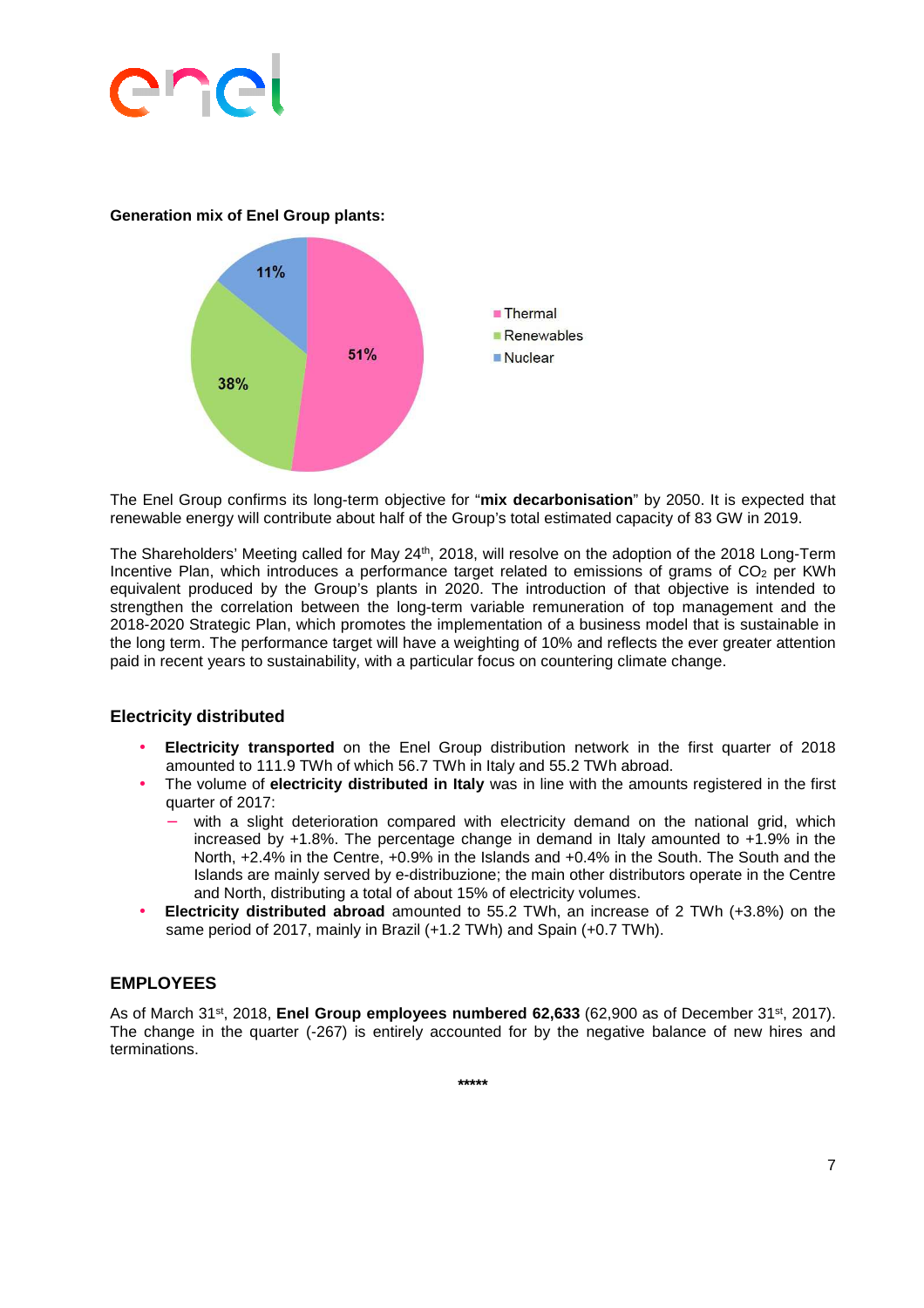## ane ľ

### **OUTLOOK**

Enel Group's 2018-2020 Strategic Plan, presented in November 2017, confirms that digitisation and customer focus remain major enabling factors for the Group's strategy. The Strategic Plan envisages:

- **5.3 billion euro investment to digitise** the Enel Group's asset base, operations and processes and enhance the Group's connectivity;
- **a strong customer focus,** leveraging, in the retail sector and in the new services offered by Enel X, 67 million final customers, of which about 35 million free power and gas customers forecast for 2020;
- **a continuing effort to boost operational efficiency,** driven in part by investments in digitisation;
- **sustainable long-term industrial growth**, leveraging the flexible reallocation of incremental capital towards mature economies;
- **Group simplification,** with the rationalisation of the operating companies in South America and the streamlining of the ownership structure of subsidiaries, and **active portfolio management,** with a renewed focus on minority buy-outs. **Share buybacks of up to 2 billion euros remain an option.**
- **Creating sustainable long-term value**, with the Group's strengthened commitment to SDG 4 (quality education) and SDG 8 (decent work and economic growth) and confirmed targets for SDG 7 (clean and accessible energy) and SDG 13 (climate action).

#### **In 2018, the Enel Group expects:**

- the continuation of investments in **digitisation**, supported by the continuation of the installation of second-generation smart meters in Italy and completion of the installation of smart meters in Iberia. The roll-out of the optical fibre network undertaken by OpEn Fiber will also be accelerated;
- a contribution from the **customer focus** strategy on a global scale and the acceleration of Enel X's activity in the flexibility and electric mobility businesses;
- significant progress in **operational efficiency**, supported by digitisation;
- the contribution from **industrial growth**, focused on networks and renewables;
- additional progress in **Group simplification and active portfolio management**.

#### **ISSUE OF HYBRID BONDS**

The Board of Directors has authorised the issue by Enel, by December 31<sup>st</sup>, 2019, of one or more new hybrid non-convertible subordinated bonds, for a maximum amount of 3.5 billion euros, to be placed with EU and non-EU institutional investors, including through private placements.

**\*\*\*\*\*** 

The issue is intended to refinance hybrid bonds previously issued by Enel for which early repurchase options may be exercised in the next few years, thus falling within the scope of actions aimed at ensuring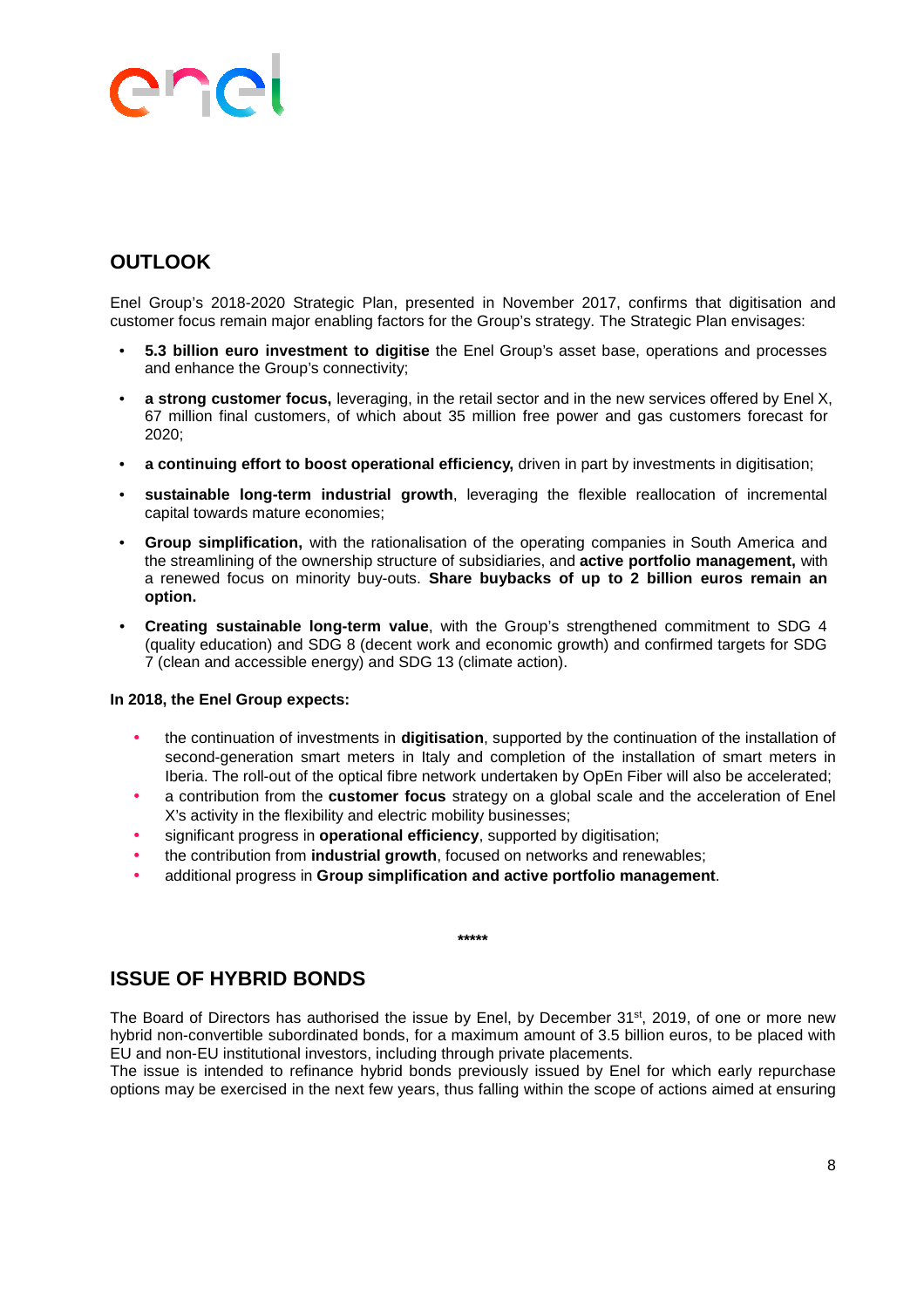

that the Enel Group's financial structure remains consistent with the assessment criteria of rating agencies and at actively managing maturities and the cost of Group's debt.

The Board of Directors has also delegated the Chief Executive Officer with the task of deciding the issue of the bonds and of establishing their essential elements, taking account of developments in market conditions, as well as determining the characteristics and conditions of the bonds themselves, setting their amounts, currencies, interest rate and other terms and conditions, as well as deciding placement methods and any listing on regulated markets or multilateral trading facilities.

**\*\*\*\*\***

**RECENT KEY EVENTS** 

**March 26th, 2018:** Enel announced that the last of the conditions precedent for the reorganisation of the Enel Group's shareholdings in Chile (the "Transaction"), approved by the Extraordinary Shareholders' Meeting of the subsidiaries Enel Chile S.A. ("Enel Chile") and Enel Generación Chile S.A. ("Enel Generación Chile") on December 20<sup>th</sup>, 2017, had been met.

More specifically, the public tender offer (the "Offer") launched by Enel Chile for all of the shares of the subsidiary Enel Generación Chile held by the non-controlling shareholders of the latter was successfully completed. The effectiveness of the Offer was subject to the acquisition of a total number of shares that would enable Enel Chile to increase its stake in Enel Generación Chile to more than 75% of share capital from around 60% held before the Transaction. The Offer was accepted by holders of shares equal to about 33.6% of the share capital of Enel Generación Chile, thereby enabling Enel Chile to increase its interest in Enel Generación Chile to 93.55% of the share capital. Additionally, the amendment of the bylaws of Enel Generación Chile that removed the limits on share ownership in the company, which did not previously permit any single shareholder to own more than 65% of the company's share capital, also took effect. Finally, the merger by incorporation of the renewable company Enel Green Power Latin America S.A. into Enel Chile and the capital increase of the latter in support of the merger took effect as from April 2nd, 2018.

Following the reorganisation described above, Enel's direct and indirect stake in Enel Chile is equal to about 62% of the share capital of the latter, compared with the previously held 60.6%.

**April 6th, 2018:** Enel announced that, acting through its subsidiary BLP Energy Private Limited, it had won the first renewable energy auction in India, earning the right to sign a contract for the supply of the electricity generated by a wind farm in the state of Gujarat, for a total of 285 MW of new capacity, as part of the fourth phase of the national tender for 2 GW of wind capacity announced by the public company Solar Energy Corporation of India ("SECI").

The Enel Group is expected to invest over 290 million US dollars in the construction of the plant, which will be supported by a 25-year contract that provides for the sale of specified amounts of the power generated to SECI. The wind farm is expected to enter into service in the second half of 2019 and, once fully operational, will be able to generate over 1,000 GWh of renewable energy per year.

**April 9th, 2018:** Enel announced that, acting through its US renewable company Enel Green Power North America, Inc., it had started construction of the 185 MW HillTopper, its first wind farm in the US state of Illinois, located in Logan county. The new plant will be supported by two long-term power purchase agreements (PPAs) to sell part of its power to Bloomberg LP and General Motors.

The Enel Group's investment in the construction of HillTopper is expected to total approximately 325 million US dollars. The wind farm is due to enter into service by the end of 2018 and once fully operational will be able to generate around 570 GWh of renewable energy annually.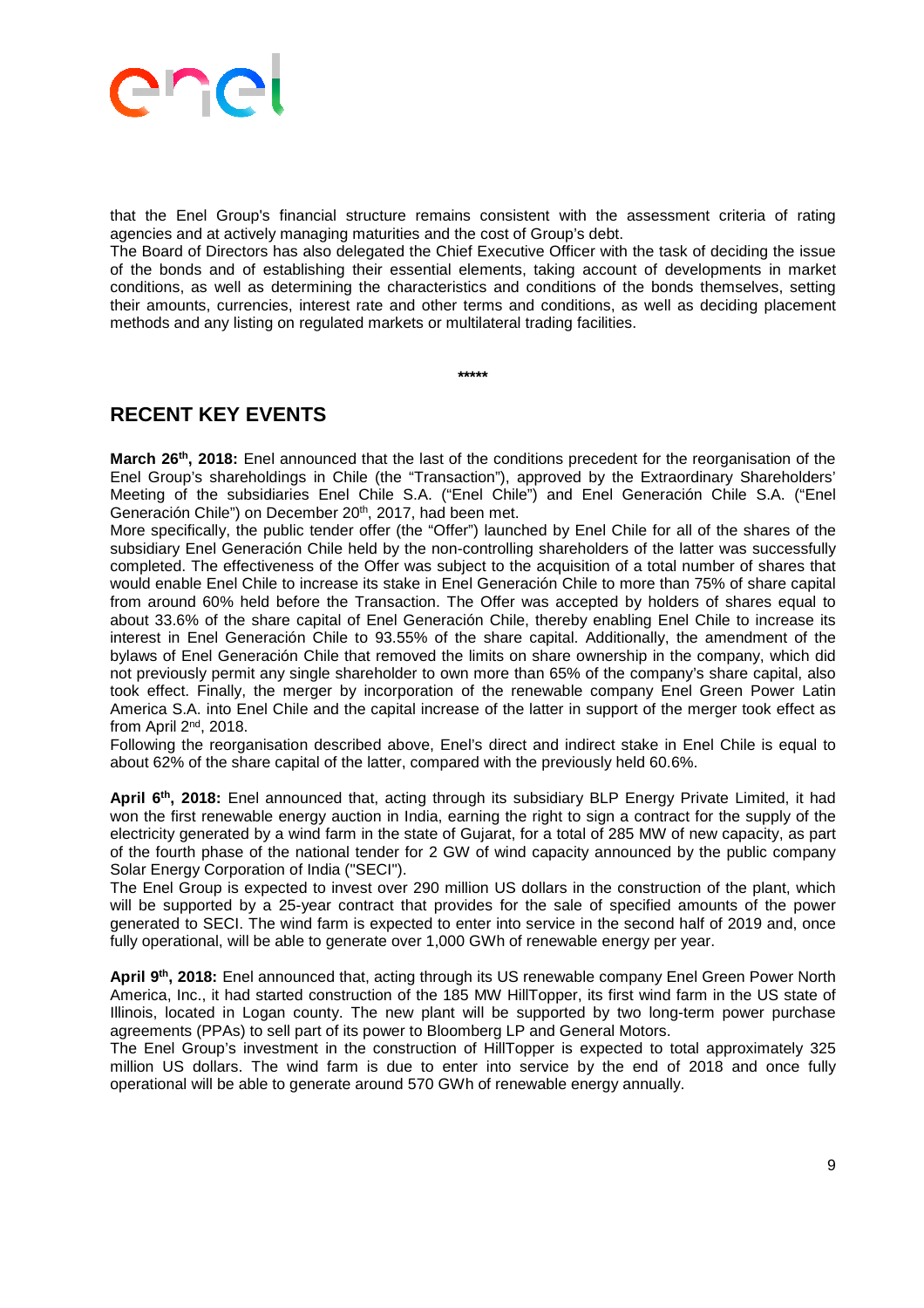

**April 17th, 2018:** Enel announced that Enel Brasil Investimentos Sudeste, S.A. ("Enel Sudeste"), a company fully owned by Enel's Brazilian subsidiary Enel Brasil S.A., had launched a voluntary tender offer (the "Offer") for the acquisition of the entire share capital of the Brazilian power distribution company Eletropaulo Metropolitana Eletricidade de São Paulo S.A. ("Eletropaulo"), for a price per share of 28.0 Brazilian reais, subject, among others, to the acquisition of a total number of shares representing more than 50% of the company's share capital.

Taking account of the existence of competing offers, Enel Sudeste subsequently modified (most recently on **April 26th, 2018**) the terms and conditions of the Offer, increasing the offer price to 32.2 Brazilian reais per share. Under the improved Offer terms, the overall investment is expected to total up to 5.4 billion Brazilian reais, equal to about 1.3 billion euros at the current exchange rate. Enel Sudeste also undertook to subscribe a subsequent capital increase of Eletropaulo of at least 1.5 billion Brazilian reais (the equivalent of about 355 million euros at the current exchange rate), both in the case Enel's Offer is successful or if none of the offers for Eletropaulo is accepted.

The exercise of the voting rights of any shares acquired by Enel Sudeste in the Offer is subject to the approval of the Brazilian antitrust authority (the Conselho Administrativo de Defesa Econômica or "CADE"), while the exercise by Enel Sudeste of control over Eletropaulo is subject to the approval of the Brazilian energy regulator (Agência Nacional de Energia Elétrica or "ANEEL").

#### **More information on these events is available in the associated press releases published in the Enel website at the following address: https://www.enel.com/en/media.html#0**

**\*\*\*\*\*** 

#### **NOTES**

At 6:00 p.m. CET, on May  $9<sup>th</sup>$ , 2018, a conference call will be held to present the results for the first quarter of 2018 to financial analysts and institutional investors. Journalists are also invited to listen in on the call. Documentation relating to the conference call will be available on Enel's website (www.enel.com) in the Investor section from the beginning of the call.

The condensed income statement, statement of comprehensive income, condensed balance sheet and condensed cash flow statement for the Enel Group on a consolidated basis are attached below. A descriptive summary of alternative performance indicators is also attached.

The officer responsible for the preparation of the corporate financial reports, Alberto De Paoli, certifies, pursuant to Article 154-bis, paragraph 2, of the Consolidated Law on Financial Intermediation, that the accounting information contained in this press release corresponds with that contained in the accounting documentation, books and records.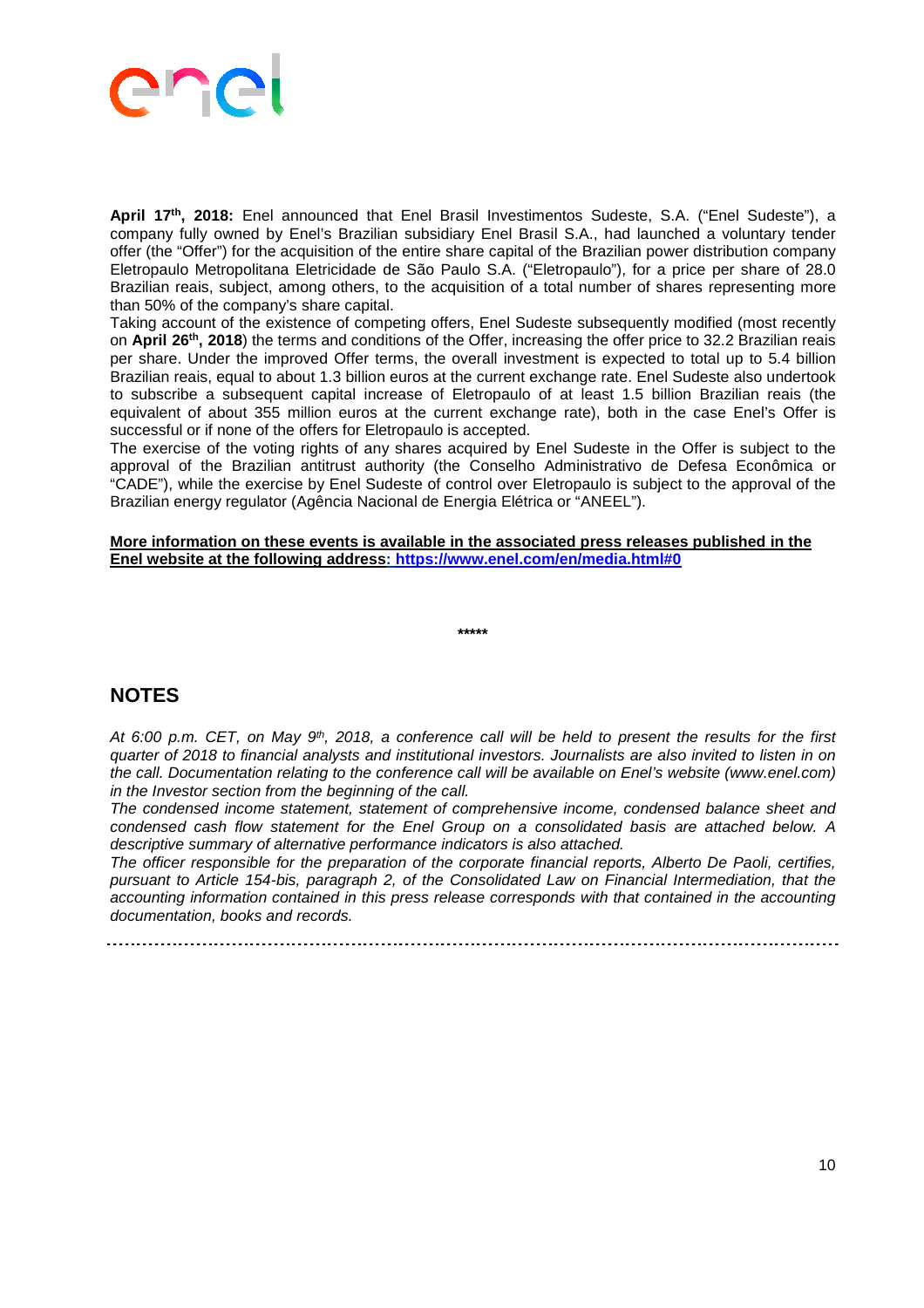

#### **ACCOUNTING STANDARDS AND CHANGES IN SCOPE OF CONSOLIDATION**

As of January 1<sup>st</sup>, 2018 new IASB<sup>1</sup>-revised and amended accounting standards were applied for the first time: IFRS 9 and IFRS 15. First-time retrospective application involved the restatement of certain balances in the balance sheet as of January 1<sup>st</sup>, 2018, as Enel has opted to apply the simplification permitted by those standards on first-time application. The overall impact on Group shareholders' equity was a negative 3,696 million euros. This decrease is essentially due to the application of IFRS 15, in particular the changes in the accounting treatment of revenues from connection fees – which are allocated on the basis of the nature of the obligation with customers rather than recognised at the time of connection – whose negative effects were only partly offset by the capitalisation of the costs of acquiring new customer contracts ("contract costs").

Unless otherwise specified, the balance sheet figures as of March 31<sup>st</sup>, 2018, exclude assets and liabilities held for sale under the Build Sell and Operate (BSO) model, involving the Mexican renewables companies, and other residual assets that, on the basis of the state of progress of negotiations for their sale to third parties, fall within the scope of IFRS 5.

The representation of performance by business area presented here is based on the approach used by management in monitoring Group performance for the two periods under review, taking account of the operational model adopted by the Group.

\*\*\*\*\*

#### **KEY PERFORMANCE INDICATORS**

This press release uses a number of "alternative performance indicators" not envisaged in the IFRS-EU accounting standards, but which management feels can facilitate the assessment and monitoring of the Group's performance and financial position. In line with CONSOB Communication no. 0092543 of December 3<sup>rd</sup>, 2015 and the recommendations in the Guidelines issued on October 5<sup>th</sup>, 2015, by the European Securities and Markets Authority (ESMA) pursuant to Regulation (EU) no. 1095/2010, the content and basis of calculation of these indicators are as follows:

- **EBITDA:** an indicator of Enel's operating performance, calculated as "EBIT" plus "Depreciation, amortisation and impairment losses";
- **Ordinary EBITDA:** an indicator defined as EBITDA generated from ordinary business operations, therefore excluding all items associated with non-recurring transactions such as acquisitions or disposals of companies.
- **Net financial debt**: an indicator of the Enel financial structure, determined by "Long-term borrowings" and "Short-term borrowings and the current portion of long-term borrowings", taking account of "Short-term financial payables" included in "Other current liabilities", all net of "Cash and cash equivalents" and "Securities held to maturity", "Financial investments in funds or portfolio management products measured at fair value through profit or loss" and "Other financial receivables" included in "Other non-current financial assets", as well as the "Current portion of long-term financial receivables", "Factoring receivables", "Cash collateral" and "Other financial receivables" included in "Other current financial assets". More generally, the net financial debt of

 $\overline{a}$ 

<sup>&</sup>lt;sup>1</sup> International Accounting Standards Board.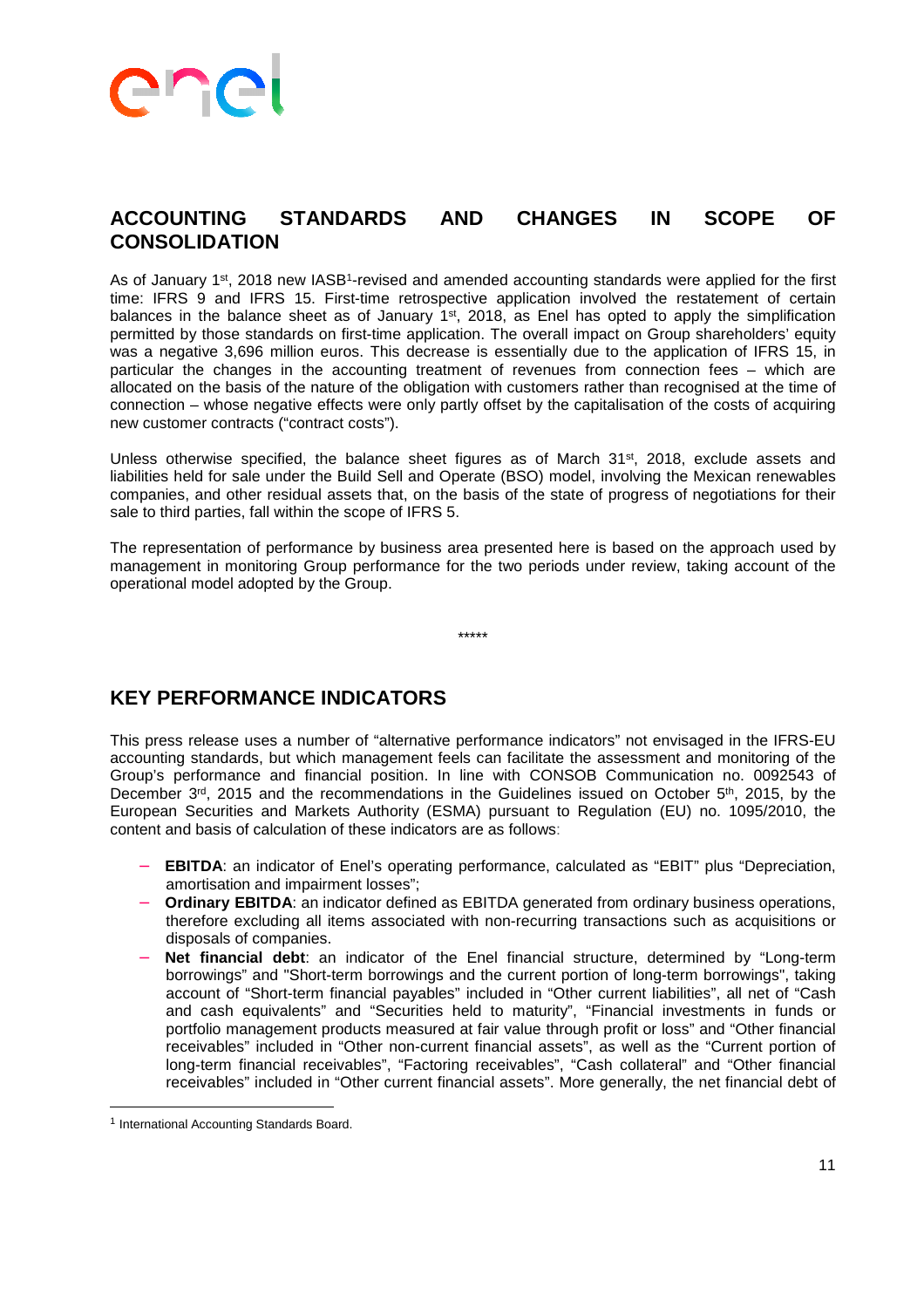

 $\overline{a}$ 

the Enel Group is calculated in conformity with paragraph 127 of Recommendation CESR/05- 054b implementing Regulation (EC) no. 809/2004 and in line with the CONSOB instructions of July 26th, 2007 for the definition of the net financial position, net of financial receivables and longterm securities.

- − **Net capital employed**: calculated as the algebraic sum of "Net non-current assets",<sup>2</sup> "Net current assets"<sup>3</sup> and "Provisions for risks and charges", "Deferred tax liabilities", "Deferred tax assets" and "Net assets held for sale";<sup>4</sup>
- **Group net ordinary income**: defined as that part of "Group net income" generated from ordinary business operations.

<sup>2</sup> Determined as the difference between "Non-current assets" and "Non-current liabilities" with the exception of: 1) "Deferred tax assets"; 2) "Securities held to maturity", "Financial investments in funds or portfolio management products measured at fair value through profit or loss" and "Other financial receivables" included in "Other non-current financial assets"; 3) "Long-term borrowings"; 4) "Employee benefits"; 5) "Provisions for risks and charges (non-current portion)"; and 6) "Deferred tax liabilities".

<sup>3</sup> Defined as the difference between "Current assets" and "Current liabilities" with the exception of: 1) "Current portion of long-term financial receivables", "Factoring receivables", "Securities held to maturity", "Cash collateral" and "Other financial receivables" included in "Other current financial assets"; 2) "Cash and cash equivalents"; 3) "Short-term borrowings" and the "Current portion of long-term borrowings"; 4) "Provisions for risks and charges (current portion)"; and 5) "Other financial payables" included in "Other current liabilities".

<sup>4</sup> Determined as the difference between "Assets held for sale" and "Liabilities held for sale".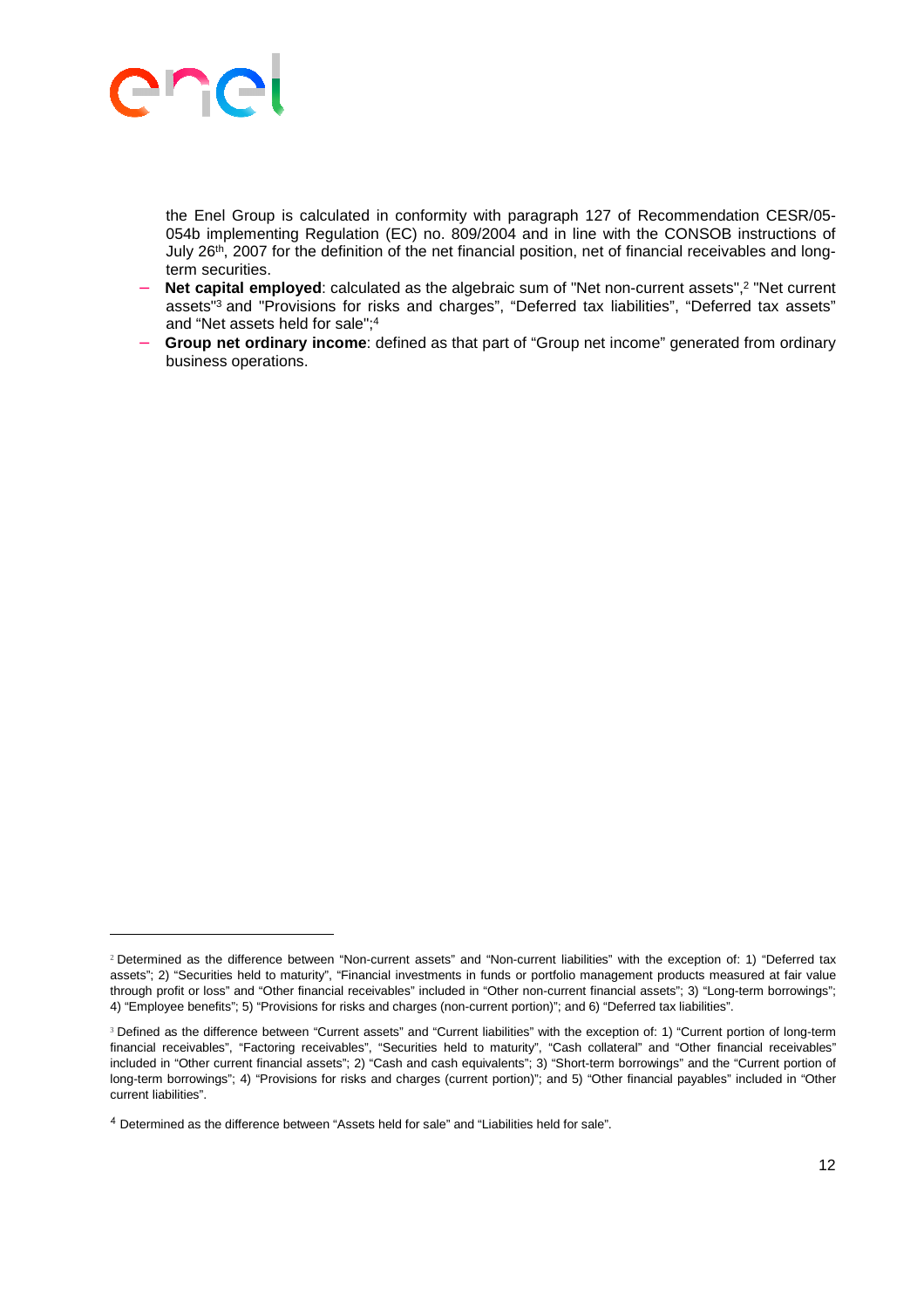

## **Condensed Consolidated Income Statement**

| Millions of euro                                                                                 | 1st Quarter |        |
|--------------------------------------------------------------------------------------------------|-------------|--------|
|                                                                                                  | 2018        | 2017   |
| <b>Total revenues</b>                                                                            | 18,946      | 19,366 |
| <b>Total costs</b>                                                                               | 16,444      | 17,091 |
| Net income/(expense) from commodity contracts measured at fair value                             | 36          | 250    |
| <b>Operating income</b>                                                                          | 2,538       | 2,525  |
| Financial income                                                                                 | 1,045       | 569    |
| Financial expense                                                                                | 1,611       | 1,233  |
| Total financial income/(expense)                                                                 | (566)       | (664)  |
| Share of gains/(losses) on investments accounted for using the equity method                     | 37          | 39     |
| Income before taxes                                                                              | 2,009       | 1,900  |
| Income taxes                                                                                     | 481         | 596    |
| Income from continuing operations                                                                | 1,528       | 1,304  |
| Net income from discontinued operations                                                          |             |        |
| Net income for the period (shareholders of the Parent Company and non-<br>controlling interests) | 1,528       | 1,304  |
| Attributable to shareholders of the Parent Company                                               | 1,169       | 983    |
| Attributable to non-controlling interests                                                        | 359         | 321    |
| Net earnings attributable to shareholders of the Parent Company per share (euro) <sup>(1)</sup>  | 0.11        | 0.10   |

(1) Diluted earnings per share are equal to basic earnings per share.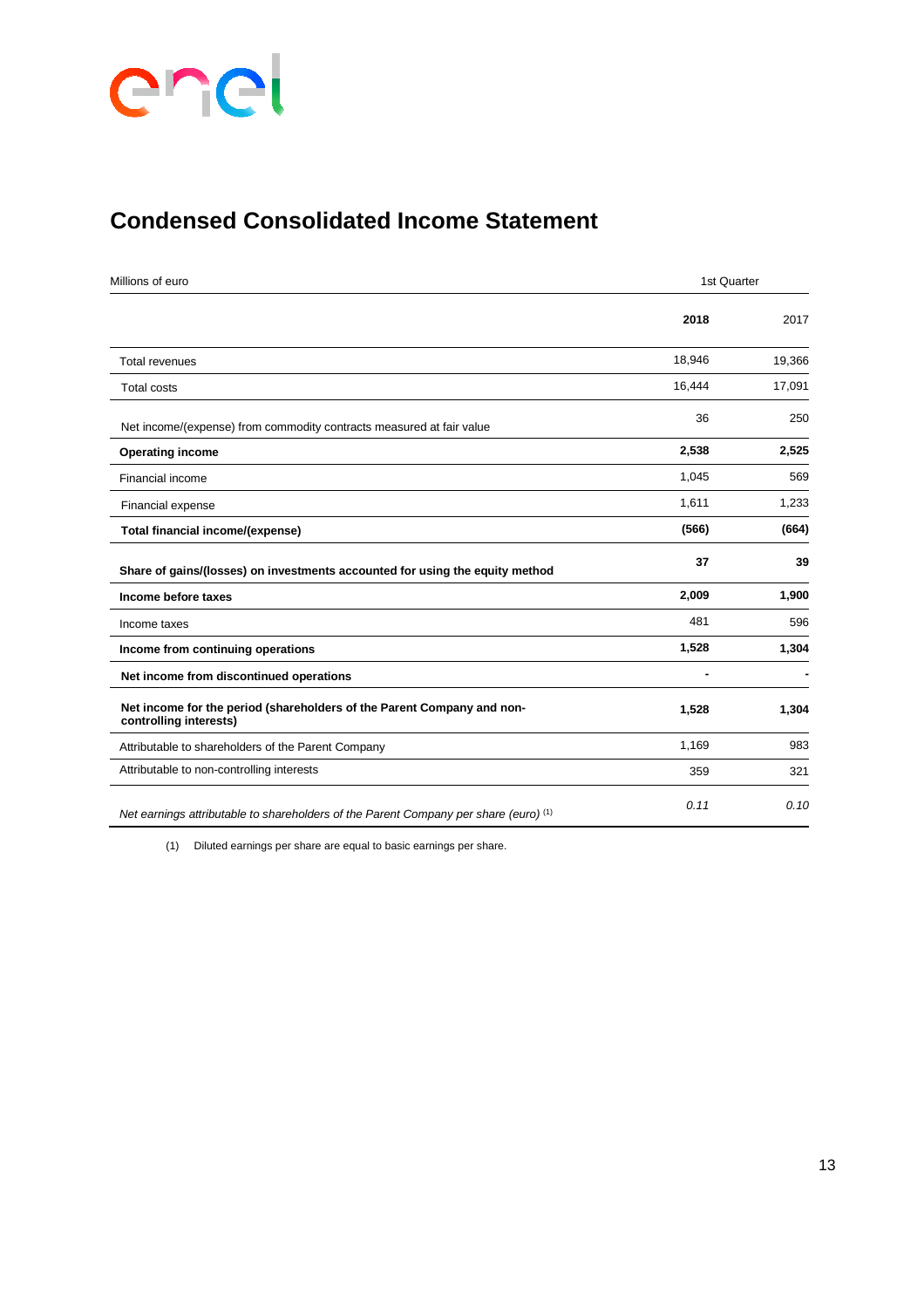

## **Statement of Consolidated Comprehensive Income**

| Millions of euro                                                               | 1st Quarter |       |
|--------------------------------------------------------------------------------|-------------|-------|
|                                                                                | 2018        | 2017  |
| Net income for the period                                                      | 1,528       | 1,304 |
| Other comprehensive income recyclable to profit or loss (net of taxes):        |             |       |
| Effective portion of change in the fair value of cash flow hedges              | (145)       | 159   |
| Income recognized in equity by companies accounted for using the equity method | 2           | (2)   |
| Change in the fair value of financial investments available for sale           |             | 22    |
| Change in translation reserve                                                  | (293)       | 50    |
| Income/(Loss) recognized directly in equity                                    | (436)       | 229   |
| Comprehensive income for the period                                            | 1,092       | 1,533 |
| Attributable to:                                                               |             |       |
| - shareholders of the Parent Company                                           | 755         | 1,128 |
| - non-controlling interests                                                    | 337         | 405   |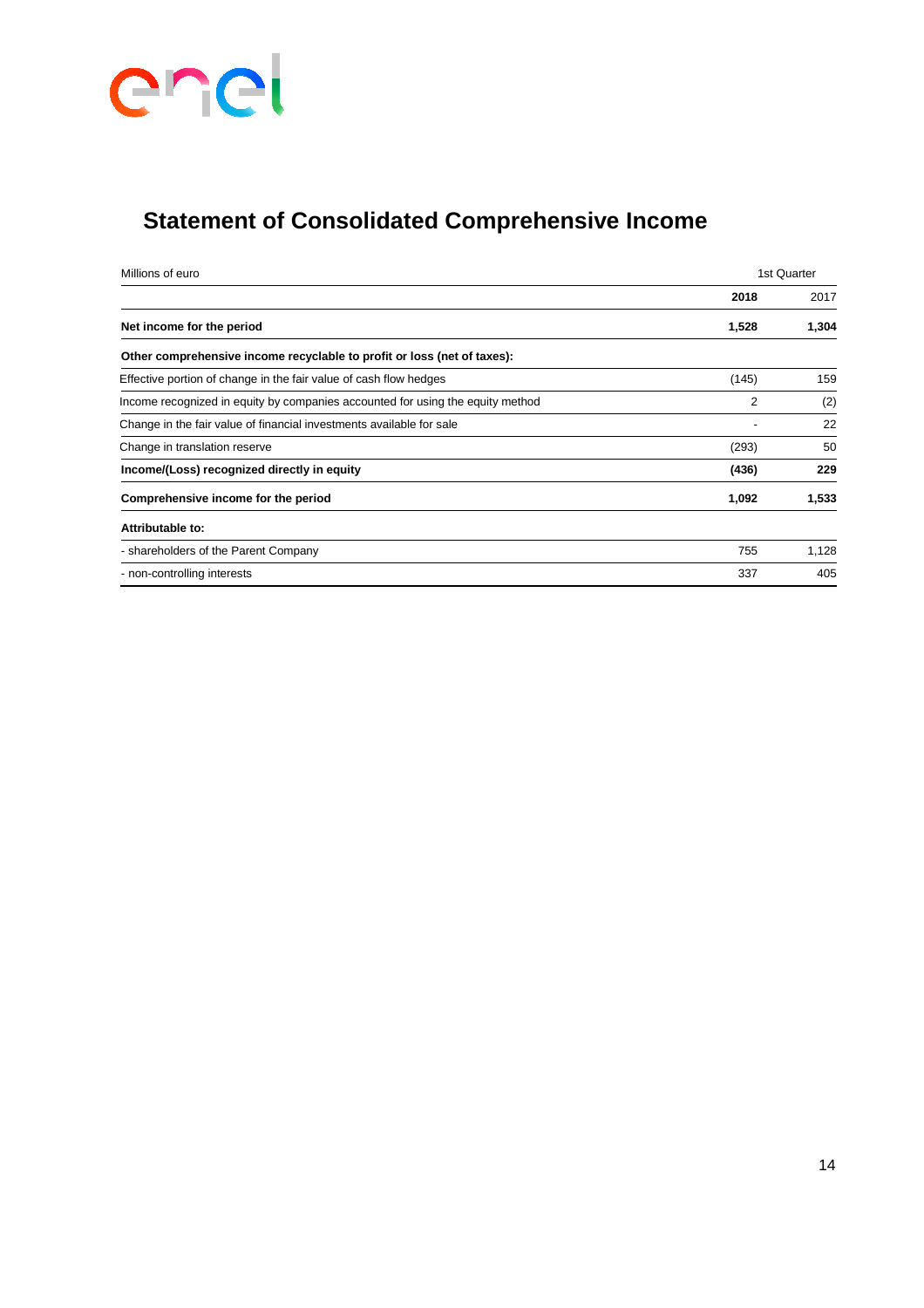

### **Condensed Consolidated Balance Sheet**

Millions of euro

|                                                                 | at Mar. 31, 2018 | at Dec. 31, 2017 |
|-----------------------------------------------------------------|------------------|------------------|
| <b>ASSETS</b>                                                   |                  |                  |
| <b>Non-current assets</b>                                       |                  |                  |
| - Property, plant and equipment and intangible assets           | 91,647           | 91,738           |
| - Goodwill                                                      | 13,736           | 13,746           |
| - Equity investments accounted for using the equity method      | 1,622            | 1,598            |
| - Other non-current assets (1)                                  | 13,432           | 12,122           |
| <b>Total non-current assets</b>                                 | 120,437          | 119,204          |
| <b>Current assets</b>                                           |                  |                  |
| - Inventories                                                   | 2,587            | 2,722            |
| - Trade receivables                                             | 14,490           | 14,529           |
| - Cash and cash equivalents                                     | 4,984            | 7,021            |
| - Other current assets (2)                                      | 12,859           | 10,195           |
| <b>Total current assets</b>                                     | 34,920           | 34,467           |
| Assets held for sale                                            | 2,088            | 1,970            |
| <b>TOTAL ASSETS</b>                                             | 157,445          | 155,641          |
| <b>LIABILITIES AND SHAREHOLDERS' EQUITY</b>                     |                  |                  |
| - Equity attributable to the shareholders of the Parent Company | 31,854           | 34,795           |
| - Equity attributable to non-controlling interests              | 16,978           | 17,366           |
| Total shareholders' equity                                      | 48,832           | 52,161           |
| <b>Non-current liabilities</b>                                  |                  |                  |
| - Long-term loans                                               | 43,067           | 42,439           |
| - Provisions and deferred tax liabilities                       | 14,859           | 15,576           |
| - Other non-current liabilities                                 | 11,533           | 5,001            |
| <b>Total non-current liabilities</b>                            | 69,459           | 63,016           |
| <b>Current liabilities</b>                                      |                  |                  |
| - Short-term loans and current portion of long-term loans       | 9,098            | 8,894            |
| - Trade payables                                                | 10,664           | 12,671           |
| - Other current liabilities                                     | 17,645           | 17,170           |
| <b>Total current liabilities</b>                                | 37,407           | 38,735           |
| Liabilities held for sale                                       | 1,747            | 1,729            |
| <b>TOTAL LIABILITIES</b>                                        | 108,613          | 103,480          |
| TOTAL LIABILITIES AND SHAREHOLDERS' EQUITY                      | 157,445          | 155,641          |

(1) Of which long-term financial receivables and other securities at March 31, 2018 for €2,044 million (€2,062 million at

December 31, 2017) and €381 million (€382 million at December 31, 2017), respectively.

(2) Of which current portion of long-term financial receivables, short-term financial receivables and other securities at March 31, 2018 for €1,313 million (€1,095 million at December 31, 2017), €5,507 million (€3,295 million at December 31, 2017) and €64 million (€69 million at December 31, 2017), respectively.